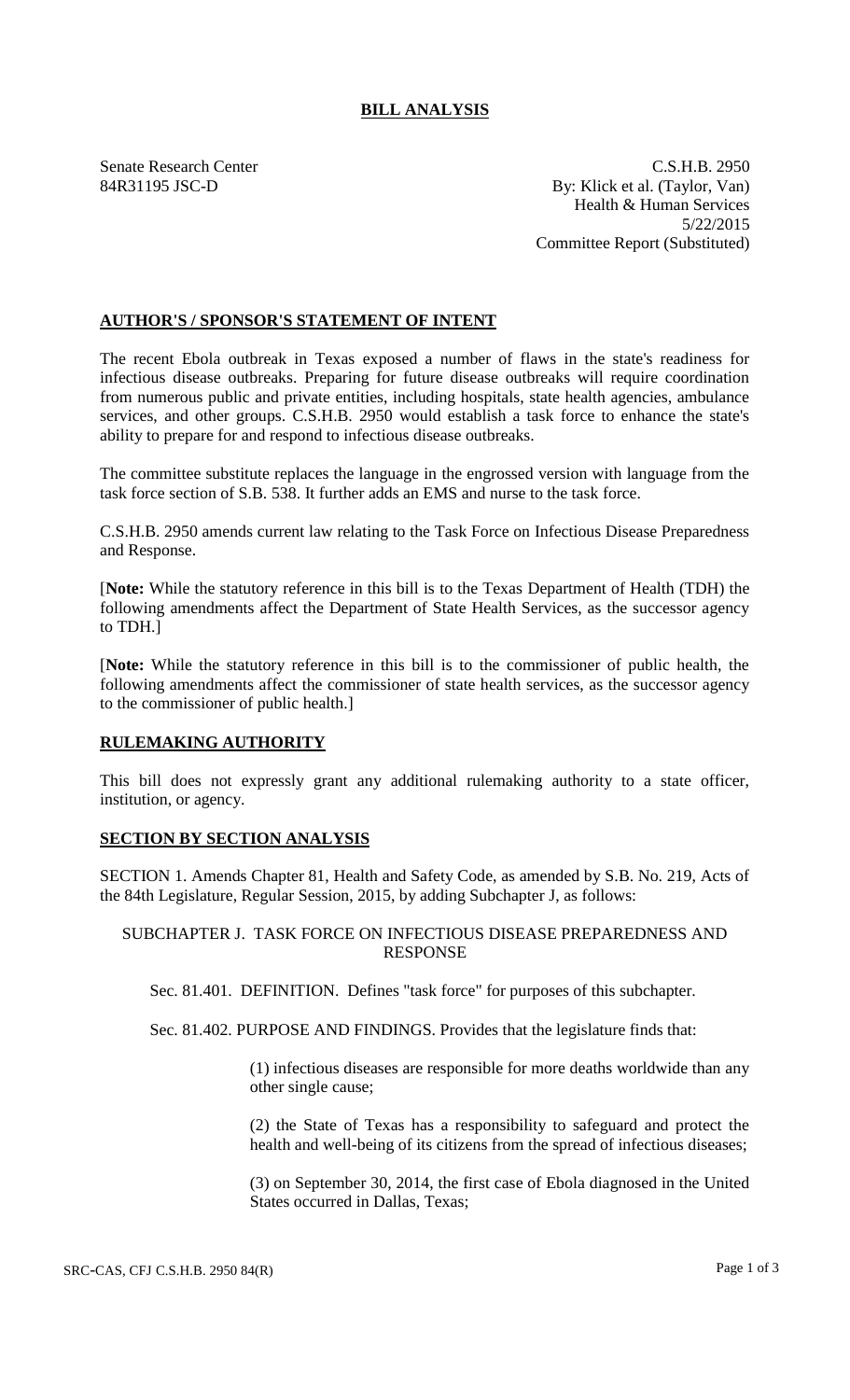(4) addressing infectious diseases requires the coordination and cooperation of multiple governmental entities at the local, state, and federal levels;

(5) public health and medical preparedness and response guidelines are crucial to protect the safety and welfare of our citizens; and

(6) Texas has nationally recognized infectious disease experts and other highly trained professionals across the state with the experience needed to minimize any potential risk to the people of Texas.

Sec. 81.403. TASK FORCE; DUTIES. (a) Provides that the Task Force on Infectious Disease Preparedness and Response (task force) is created as an advisory board to the governor of the State of Texas (governor).

(b) Requires the task force to:

(1) provide expert, evidence-based assessments, protocols, and recommendations related to state responses to infectious diseases, including Ebola; and

(2) serve as reliable and transparent source of information and education for Texas leadership and citizens.

Sec. 81.404. APPOINTMENT OF MEMBERS; TERMS. (a) Authorizes governor to appoint members of the task force as necessary, including members from relevant state agencies, members with expertise in infectious diseases and other issues involved in the prevention of the spread of infectious diseases, and members from institutions of higher education in this state. Requires the governor to appoint to the task force:

> (1) at least one member who is a representative of a local health authority serving a rural area;

> (2) at least one member who is a representative of a local health authority serving an urban area;

(3) at least one member who is a licensed nurse; and

(4) at least one member who is emergency medical services personnel, as defined by Section 773.003 (Definitions).

(b) Requires the governor to appoint a director of the task force from among the members of the task force.

(c) Authorizes the governor to fill any vacancy that occurs on the task force and to appoint additional members as needed.

(d) Provides that members of the task force serve at the pleasure of the governor.

(e) Authorizes a state or local employee appointed to the task force to perform any duties required by the task force in addition to the regular duties of the employee.

Sec. 81.405. REPORTS. Requires the task force to make written reports on its findings and recommendations, including legislative recommendations to the governor and the legislature.

Sec. 81.406. MEETINGS. (a) Requires the task force to meet at times and locations as determined by the director of the task force.